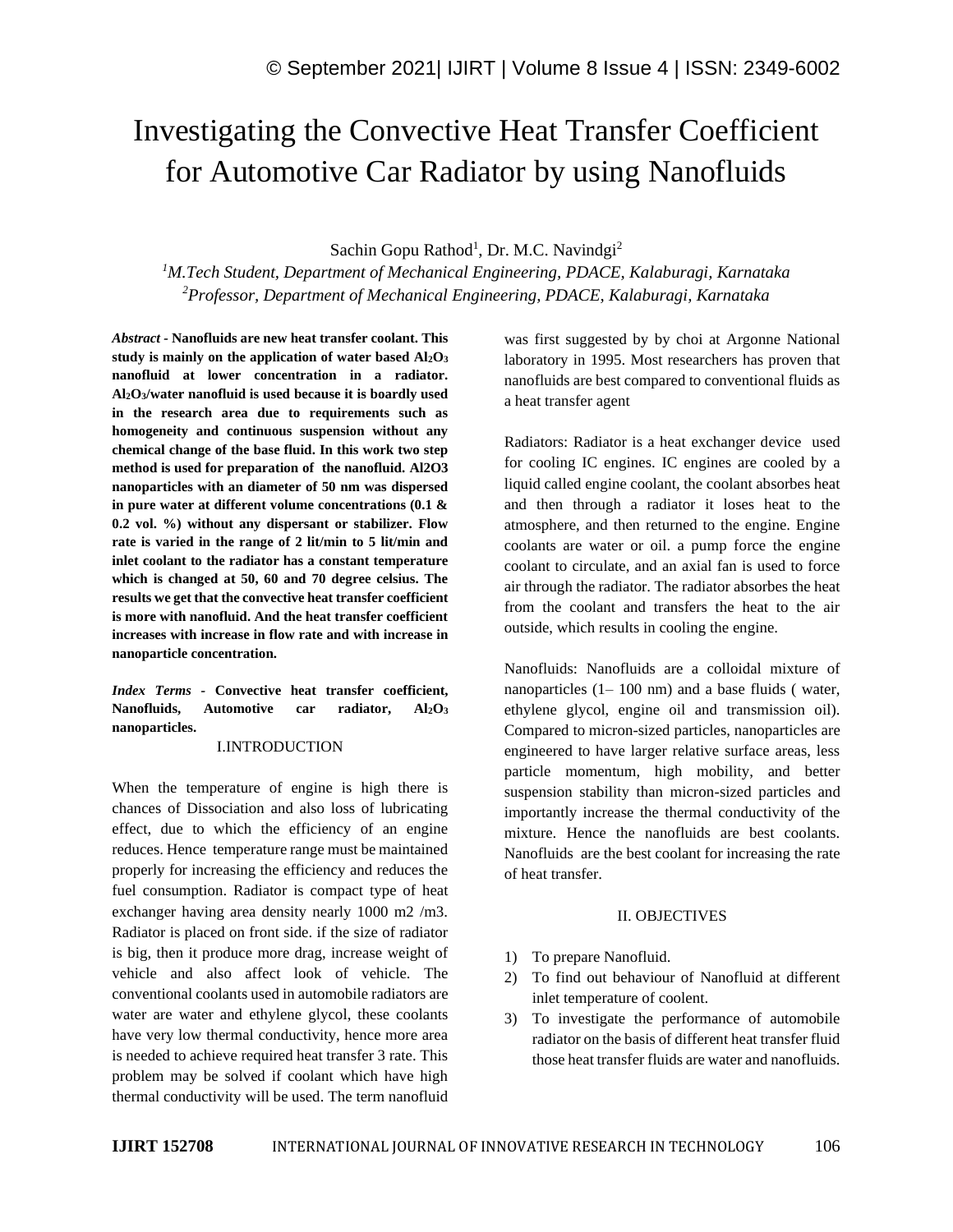- 4) To investigate experimentaly under real conditions using different volume concentration and flow rates of nanofluids.
- 5) To calculate the convective heat transfer coefficient of radiator using nanofluid.
- 6) To study the effect of increase in flow rate on outlet temperature and heat transfer coefficient.

## III. NANOFLUID PREPARATION

Preparation of a nanofluid is of great importance in heat transfer applications. There are two methods to produce nanofluids, by a one-step method or a twostep method. The one-step method disperses the nanoparticles directly into the base fluid, in the twostep method the nanoparticles are made and then dispersed in the fluid. It is very difficult to suspend nanoparticles uniformly into the base fluid due to the presence of strong attractive forces between them that lead to colliding and aggregation effects. So different techniques are used for proper dispersion of nanoparticles into the base fluid. magnetic stirring, Ultrasonication, and pH adjustment are the techniques used most commonly for two-step process. In Ultrasonication Method applying ultrasonic sound waves of frequency greater than 20 kHz to agitate the nanoparticles into the base fluid that reduces nanosized cluster formation by breaking intermolecular interactions.



Fig. 1 : Ultrasonicator for preparation of nanofluid As for the Al2O3/water nanofluid, samples of 0.1% and 0.2% weight Aluminium oxide in base fluid (water) were prepared using ultrasonicator for about 8 hours. The nanoparticles were dispersed in water and ultrasonicated to obtain the solution of Al2O3/water nanofluid. The ultrasonication process prevente particle agglomeration. Figs. 2 and 3 depict the dispersion of nanoparticles in base fluid before and after sonication. we see the particles are homogenously dispersed throughout the base fluid in an acceptable fashion.



Fig. 2 : Before Sonication



Fig. 3 : After Sonication

# IV. METHODOLOGY



Fig. 4 : Schematic diagram of an experimental setup The test rig in above fig. 4 has been used to measure convective heat transfer coefficient in diesel engine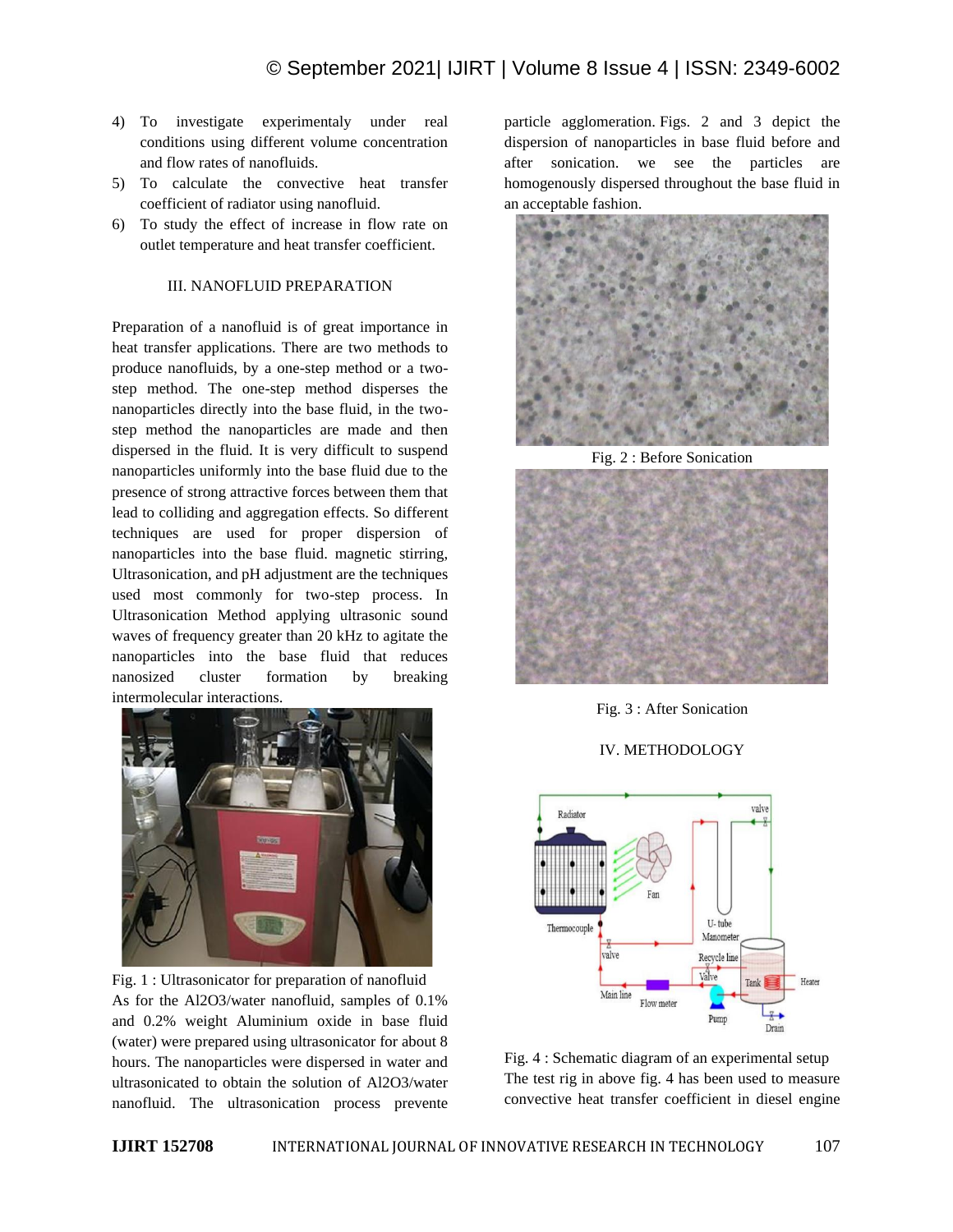radiator. This experimental setup includes a reservoir steel tank, electrical heater, a centrifugal pump, a flow meter, tubes, valves, a power supply; 8 thermocouples for temperature measurement, manometer tube with mercury and car radiator. An electrical heater inside a steel storage put to represent the engine and to heat the fluid. A flow meter of capacity 0 - 600 LPH used to measure the flow rate and two valves used to control the flow rate. The fluid flows through plastic tubes with the help of centrifugal pump from the tank to the radiator. The total volume of the circulating fluid is 3 lit and constant in all the experimental steps. Two thermocouples were fixed on the flow line for determining inlet and outlet fluid temperatures. 6 thermocouples are fixed to the radiator surface to measure wall temperature. To measure all the temperatures of thermocouples a DTI is provided. The speed of a fan was kept constant throughout the experiment. Before conducting the experiment on the Al2O3/water nanofluids in the radiator, first the experiment were run on pure water in order to check reliability and accuracy of the experimental setup. After that experiment is carried out on 0.1% Øv nanofluid and 0.2% Øv nanofluid. Hence we have to run the experiment on 3 different coolant they are pure water, 0.1% Øv nanofluid and 0.2% Øv nanofluid. For all 3 different coolant flow rate is varied in the range of 2-5 LPM and measured with the help of Rota meter. The average wall temperature of radiator can be calculated by measuring temperature of radiator at six different places. Inlet and outlet temperature of coolant are measured with the help of thermocouple. After obtaining the readings of flow rate, inlet & outlet temperature of coolant and the average wall temperature of radiator then we can calculate the convective heat transfer coefficient of the radiator.

# V. CALCULATION OF HEAT TRANSFER COEFFICIENT

To obtain heat transfer coefficient following procedure has been used.

Heat transfer rate can be calculated as

 $Q = mC_p\Delta T = mC_p (T_{in} - T_{out})$  (1) Where, Q is heat transfer rate, m is mass flow rate,  $C_p$ 

is specific heat capacity,  $T_{in}$  and  $T_{out}$  are inlet and outlet temperatures.

According to Newton's law of cooling

$$
Q = hA\Delta T = hA(T_b - T_w)
$$
 (2)

Where, h is heat transfer coefficient, A is the peripheral area of radiator tubes,  $T<sub>b</sub>$  is a bulk temperature which is assumed to be average values of inlet and outlet temperature of fluid moving through the radiator and  $T_w$  is tube wall temperature which is the average value of six thermocouples placed on the surface of radiator. Now by equating equation (1) and (2) we obtain heat transfer coefficient as shown below in the equation (3)

$$
h = Q / A(T_b - T_w)
$$
 (3)  
Area of Radiator:

The radiator consist 36 vertical tubes of and diameter of tube is 8 mm, so to find out convective heat transfer coefficient total area of radiator is calculated as follows.

Total Area of Radiator

 $= \pi x D x L x No.$  of tubes (4) A= π x 8 x 10−3 x 30 x 10−3 x 36  $A= 0.2714$  m<sup>2</sup>

#### VI. RESULTS AND DISCUSSION

Before conducting the experiment on the Al2O3/water nanofluids in the radiator, initially the experiment were run on pure water in order to check reliability and accuracy of the experimental setup. For three different coolants those are pure water, 0.1% Øv nanofluid and 0.2% Øv nanofluid, flow rate is varied in the range of 2-5 LPM and measured with the help of Rota meter. The average wall temperature of radiator can be calculated by measuring temperature of radiator at six different places. Inlet and outlet temperature of coolant are measured by placing thermocouple. Following are the results obtained by using pure water, 0.1% Øv nanofluid and 0.2% Øv nanofluid.